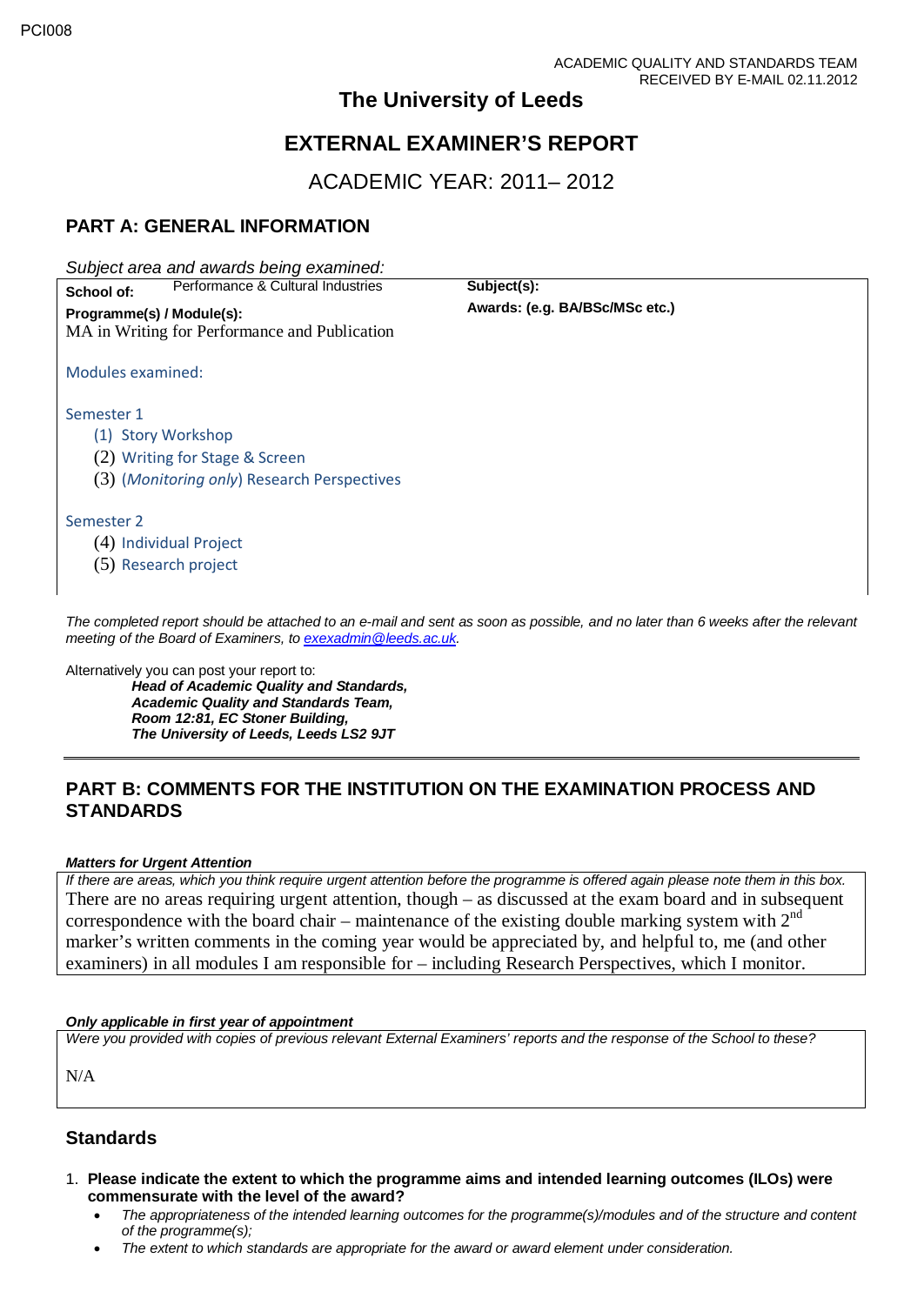In all modules examined, learning outcomes and standards required were commensurate with the Award being offered.

#### 2. **Did the aims and ILOs meet the expectations of the national subject benchmark (where relevant)?**

• *The comparability of the programme(s) with similar programme(s) at other institutions and against national benchmarks and the Framework for Higher Education Qualifications.*

In both areas, the programme compared favourably with similar programmes in this field of which I have knowledge and which are offered by other institutions of Higher Education at the same Masters level.

3. **Please comment on the assessment methods and the appropriateness of these to the ILOs?**

- *The design and structure of the assessment methods, and the arrangements for the marking of modules and the classification of awards;*
- *The quality of teaching, learning and assessment methods that may be indicated by student performance.*

Assessment methods described in the handbook (i.e. their design and structure) and the way in which members of the course team put them into practice continued to be satisfactory this year. The quality of teaching, learning and assessment indicated by student performance was, in general, of a high level.

#### 4. **Were students given adequate opportunity to demonstrate their achievement of the aims and ILOs?**

- *The academic standards demonstrated by the students and, where possible, their performance in relation to students on comparable courses;*
- *The strengths and weaknesses of the students as a cohort.*

The range of work submitted to me as External Examiner (encompassing, as it did, high, mid and low level marks) indicates a comparable level of academic achievement and performance to those students on other similar courses known to me. At the top end, the students in this cohort demonstrated great strength in terms of creative, academic and professional outcomes (particularly in the screenplays) and indicated a strong mastery of subject matter and technique as writers – mirrored in the four distinctions awarded. Some students this year seemed to have hoped to get by with incomplete or lazily presented submissions, but they were either failed or given a suitably low mark and were very much in a minority. The general level of presentation (an area commented on in my report last year) seems to have improved considerably regardless of the creative quality of the work being presented.

#### 5**. For Examiners responsible for programmes that include clinical practice components, please comment on the learning and assessment of practice components of the curriculum**

N/A

#### 6*.* **The nature and effectiveness of enhancements to the programme(s) and modules since the previous year**

 *It would be particularly helpful if you could also identify areas of good practice, which are worthy of wider dissemination.* 

On good practice, I would again like to commend the thorough and transparent system of dual internal marking, which became a topic of discussion and debate at the exam board meeting. This kind of moderation with written comments from the second marker works particularly well in the context of a creative field such as writing and allows subjectivity (in terms of taste) to be tempered by the balance of a second opinion. Where there is a disparity of two pints or more it would also be good to have a brief description of how the moderated mark was reached.

#### 7.**The influence of research on the curriculum and learning and teaching**

 *This may include examples of curriculum design informed by current research in the subject; practice informed by research; students undertaking research.* 

One member of the core tutorial staff is an active member of the Sreenwriting Research Network and both core members are active professionally in the fields of writing for film, TV and Theatre and this ongoing involvement in both academic and practice-based research fields is reflected in the curriculum design and research activities. We did discuss the area of prose writing as an area that staff members might need to keep a more pro-active eye on in terms of current research and practice given that is not a field in which either of them is directly involved.

## *The Examination Process*

- 8. **The University and its Schools provide guidance for External Examiners as to their roles, powers and responsibilities. Please indicate whether this material was sufficient for you to act effectively as an External Examiner**?
	- *Whether external examiners have sufficient access to the material needed to make the required judgements and whether they are encouraged to request additional information.*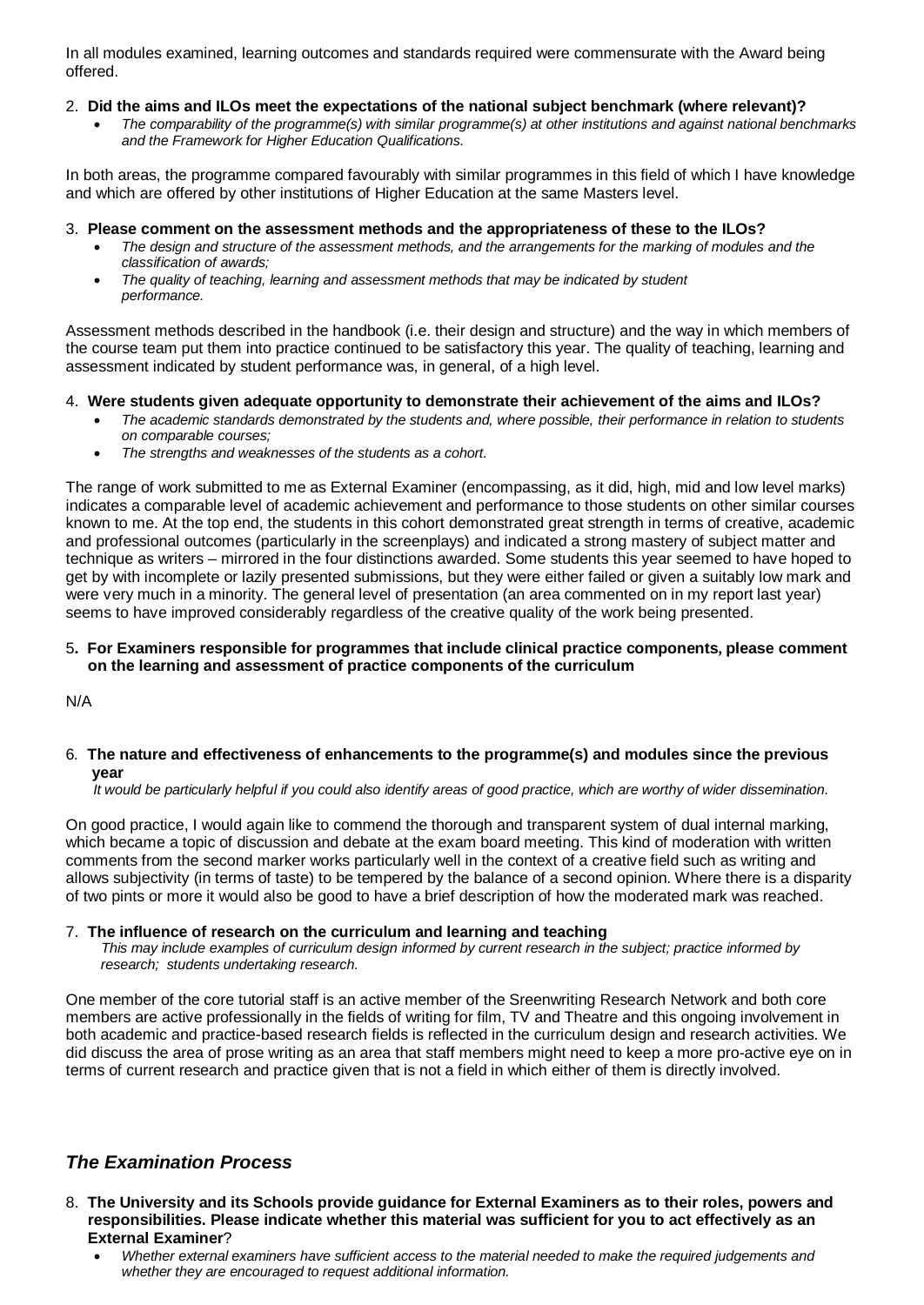Yes, on both counts. In particular, request for additional material was acted upon promptly.

- 9. **Did you receive appropriate- documentation relating to the programmes and/or parts of programmes for which you have responsibility, e.g. programme specifications or module handbooks?**
	- *The coherence of the policies and procedures relating to external examiners and whether they match the explicit roles they are asked to perform.*

Yes, I was given comprehensive information about the course as a whole, as well as the individual modules and briefed on current and proposed revisions to the syllabus and structure. Any queries I had were quickly and effectively answered. With regard to whether the stated policies and procedures matched the reality of my role, I would say they did.

#### 10. **Was sufficient assessed/examination work made available to enable you to have confidence in your evaluation of the standard of student work?**

Yes

11. **Were the administrative arrangements satisfactory for the whole process, including the operation of the Board of Examiners?**

Yes

12. **Were appropriate procedures in place to give due consideration to mitigating circumstances and medical evidence?**

To the best of my knowledge, yes

#### *For Examiners involved in Mentoring Arrangements*

*If you have acted as a mentor to a new external examiner or have received mentor support please comment here on the arrangements.*

*N/A*

#### *Other Comments*

*Please use this box if you wish to make any further comments not covered elsewhere on the form.*

Again this year I was impressed on my two visits by the obvious enthusiasm for – as well as dedication and commitment to – the programme shown by the Programme Leader and <> team member. I was also impressed by the improvement in presentation of student work that I had hoped for in my last report – much more professional and less lazy in execution than before, and a tougher approach taken by staff to those who did not meet standards.

Two other areas discussed with staff are worth noting. Firstly: supervision of theatre writing might benefit from occasional practical staging of work in progress to check feasibility, suitability and viability as a stage play. The area of theatre writing receives marginally less attention in the current course design (though this is to be adjusted in the academic year 2013/14) and this year stage writing was noticeably weaker than writing for screen or prose writing. This may have been due to capabilities of students concerned, but more hands on supervision could help.

Secondly, given that prose writing is not the primary professional field of either core staff member, I would repeat my plea of last year that resources be found to bring in relevant tutorial supervision for students opting to do their major research projects in this area. I am not questioning the competence of existing staff members to oversee this area, but feel that the involvement on occasions of a practicing professional in prose fiction would help the students concerned and, for staff, ensure that the bar for assessment is set at the same level as for film and theatre writing.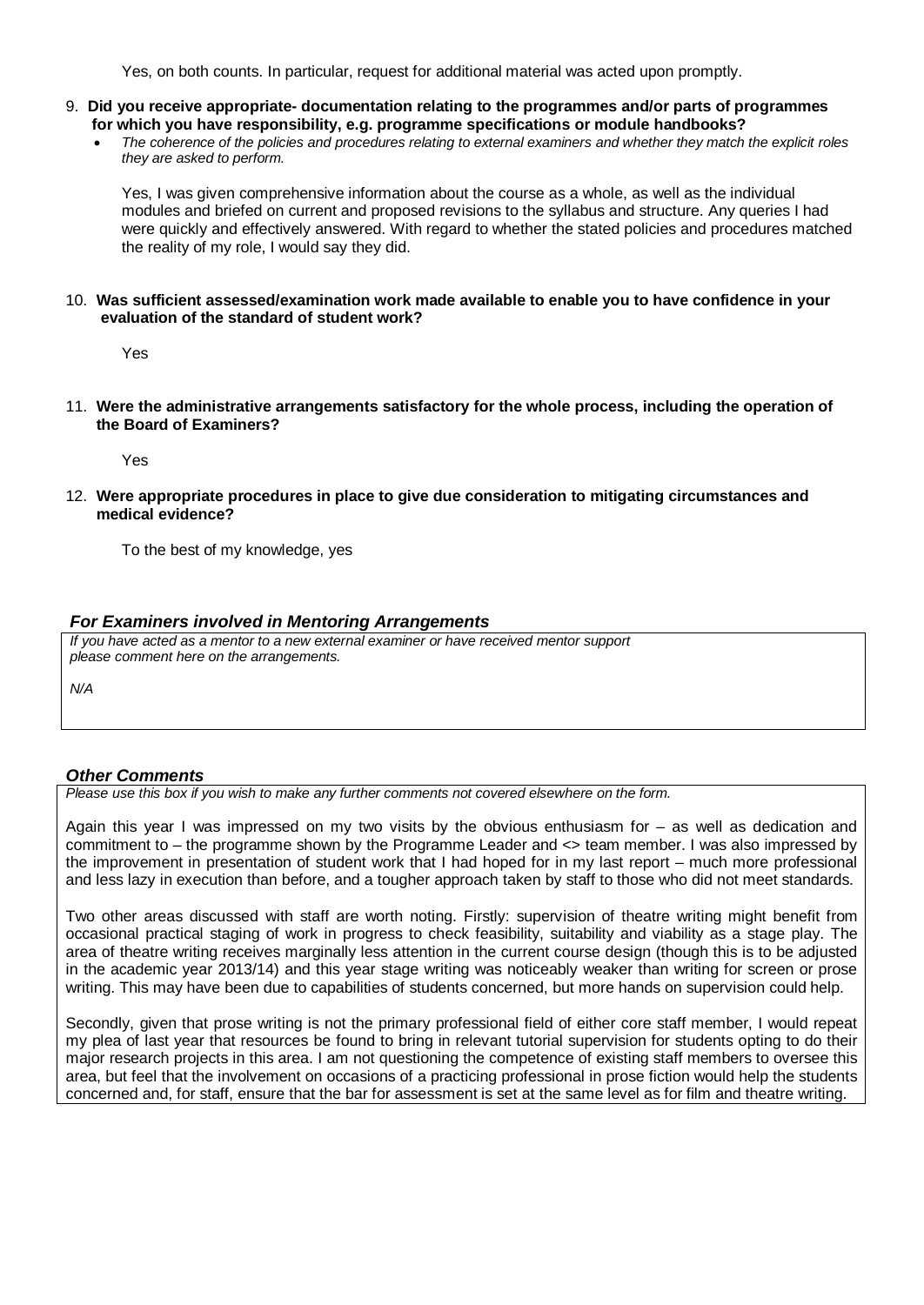#### ACADEMIC QUALITY AND STANDARDS TEAM RECEIVED BY E-MAIL 18.02.2013 **SCHOOL OF PERFORMANCE AND CULTURAL INDUSTRIES**

### **RESPONSE TO EXTERNAL EXAMINER REPORT**

| <b>PROGRAMME TITLE</b>  | <b>MA WRITING FOR PERFORMANCE &amp;</b><br><b>PUBLICATION</b> |
|-------------------------|---------------------------------------------------------------|
| <b>NAME OF EXAMINER</b> | ◇                                                             |

### **ACADEMIC SESSION 2011-12**

The School of Performance & Cultural Industries would like to thank <> once again for <> report, and for the diligent way in which <> has conducted <> duties. For the second year running, <> has made an early informal visit to the School to give feedback on Semester One work in advance of the formal examination board. This has allowed more leisurely and in-depth discussions with both the programme team and with students, and we are appreciative of the greater insights this has given to the external examination process and to <> understanding of the programme's philosophy and delivery.

We are very pleased that the report recognizes the quality of teaching, course design and assessment evident on the programme. We particularly note the comments about student presentation of work. The staff have made a priority of this in the light of last year's report, and it is heartening to see that clear improvements have been made. We also note the praise for the team's double marking system, and can assure <> that this will be maintained.

The report raises a question of perceived bias towards screenwriting as opposed to other forms and genres. We do not believe this is a reflection of programme design or delivery, but more a result of this particular cohort's collective strengths and interests. There was an unusually large cluster of talented film and television writers in this year's group. However, we share the Examiner's view that more opportunity could be offered to specialize in theatre writing. This will be provided in 2013-14 with the introduction of a new module in Writing for Theatre & Radio, allowing for a level of focus on playwriting not currently available along with more time for practical workshops and, depending on numbers, the staging of work. The opportunity for putting plays on their feet continues to exist outside the curriculum within the School's postgraduate festival, New Stages, and – as pointed out before - students are encouraged to submit their work to outside theatres and playwrights' groups. In terms of writing for live performance, members of this year's MA group had notable success in aria writing within a scheme operated by Opera North in conjunction with the Northern College of Music, and recent graduates had work staged at theatres such as the West Yorkshire Playhouse, the Old Vic and Bolton Octagon. It would be fair to point out, however, that playwriting as a specialism is generally less popular with students than screen or prose writing, and that students with little or no experience of practical theatre find it hard to grasp the basic conventions. This is not a reason to avoid the problem, of course, but does go some way to explaining the preference for and greater achievement in other forms.

As far as prose writing is concerned, we acknowledge that this is a specialism not covered by the programme team's direct professional expertise, though we are confident the teaching is of a high standard. However, we agree that, when resources allow, it